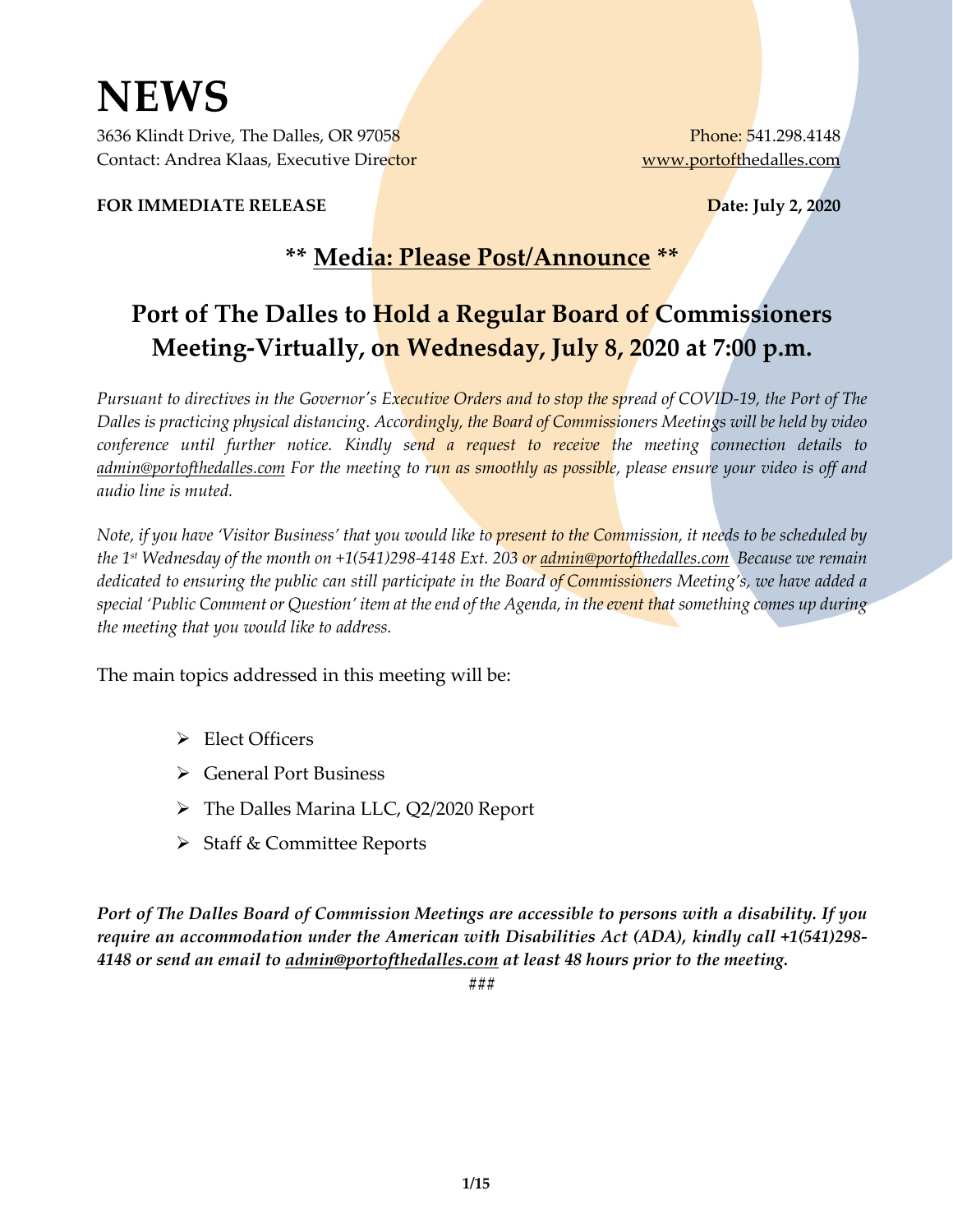

*Dedicated to supporting the creation, retention, expansion and recruitment of businesses and jobs that will enhance the economy of the Port District.* 

### **PORT COMMISSION VIRTUAL MEETING ~ JULY 8, 2020 AT 7:00 P.M.**

**Zoom: [Join Meeting](https://us02web.zoom.us/j/561736766?pwd=aUpnOWlSZlRIT1UwcTA3VTFxT01qQT09) / Meeting ID: 561 736 766 / Password: 511235 / Call in Number: +1(253)215-8782** 

### **AGENDA**

#### **A. ROLL CALL:** Executive Assistant Toepke

#### **B. PLEDGE OF ALLEGIANCE**

#### **C. AGENDA CORRECTIONS/ADDITIONS:** Executive Director Klaas

#### **D. ACTION ITEMS:**

- 1. Elect Port Commission Officers
- 2. Approve June 10, 2020 Regular (Virtual) Meeting Minutes
- 3. Approve June 2020 Financial Reports: Commissioner Coburn

#### **E. VISITOR BUSINESS:** None

#### **F. UPCOMING MEETINGS/EVENTS:**

- July 9, 2020, 10:00 a.m.: Port Commissioner's Weast, Courtney, & Griffith to tour Columbia Gorge Regional Airport
- July 10, 2020, 3:00 p.m.: Columbia Gorge Community College Groundbreaking Ceremony
- July 17, 2020, 10:00a.m.: Port Commissioner's Coburn & Wallace to tour Columbia Gorge Regional Airport
- August 12, 2020, 7:00 p.m.: Port Commission Virtual Meeting

#### **G. REPORTS:**

- 1. Staff Report: Executive Director Klaas
- 2. The Dalles Marina LLC, Q2/2020 Report: Owner Macnab (Written Only)
- 3. Columbia River Gorge Commission Report: Executive Director Klaas
- 4. Committee Reports
	- Community Outreach Team: Commissioner Weast/Executive Director Klaas
	- ▶ Wasco County Economic Development: Commissioner Courtney
	- Urban Renewal: Commissioner Coburn
	- Dufur: Commissioner Wallace
	- > Chamber of Commerce: Commissioner Griffith

#### **H. COMMISSION CALL**

### **I. PUBLIC COMMENT OR QUESTION**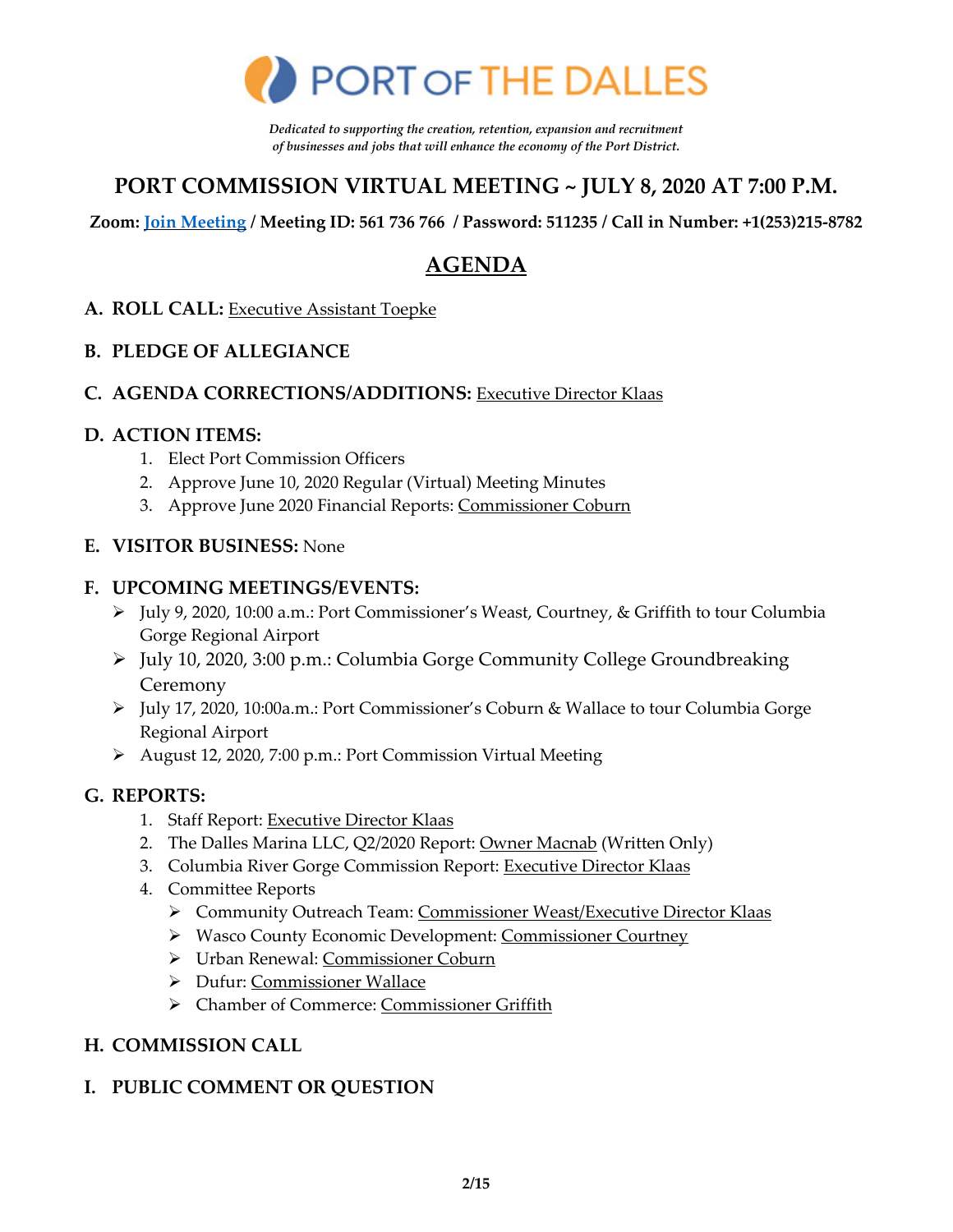Meeting Date: July 8, 2020

Subject: **D-1.) ELECT PORT COMMISSION OFFICERS**

Elect Port Commission Officers

**President**

 **Vice President** 

 **Treasurer** 

 **Secretary** 

 **Assistant Secretary/Treasurer**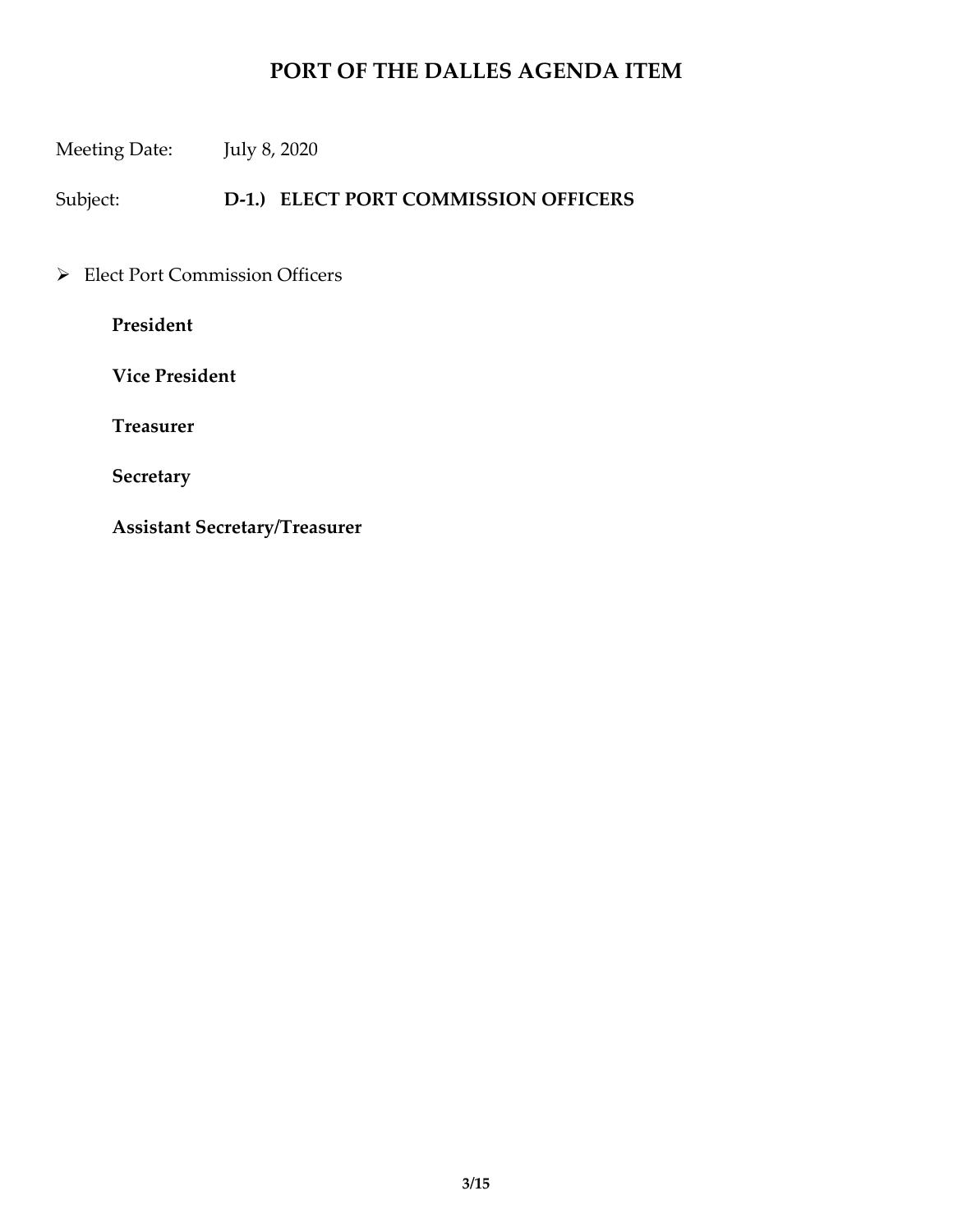Meeting Date: July 8, 2020

Subject: **D-2.) REGULAR (VIRTUAL) MEETING MINUTES**

 $\triangleright$  June 10, 2020 Regular (Virtual) Meeting Minutes

Staff Recommendation: **Approve June 10, 2020 Regular (Virtual) Meeting Minutes as presented**

Fiscal Impact: None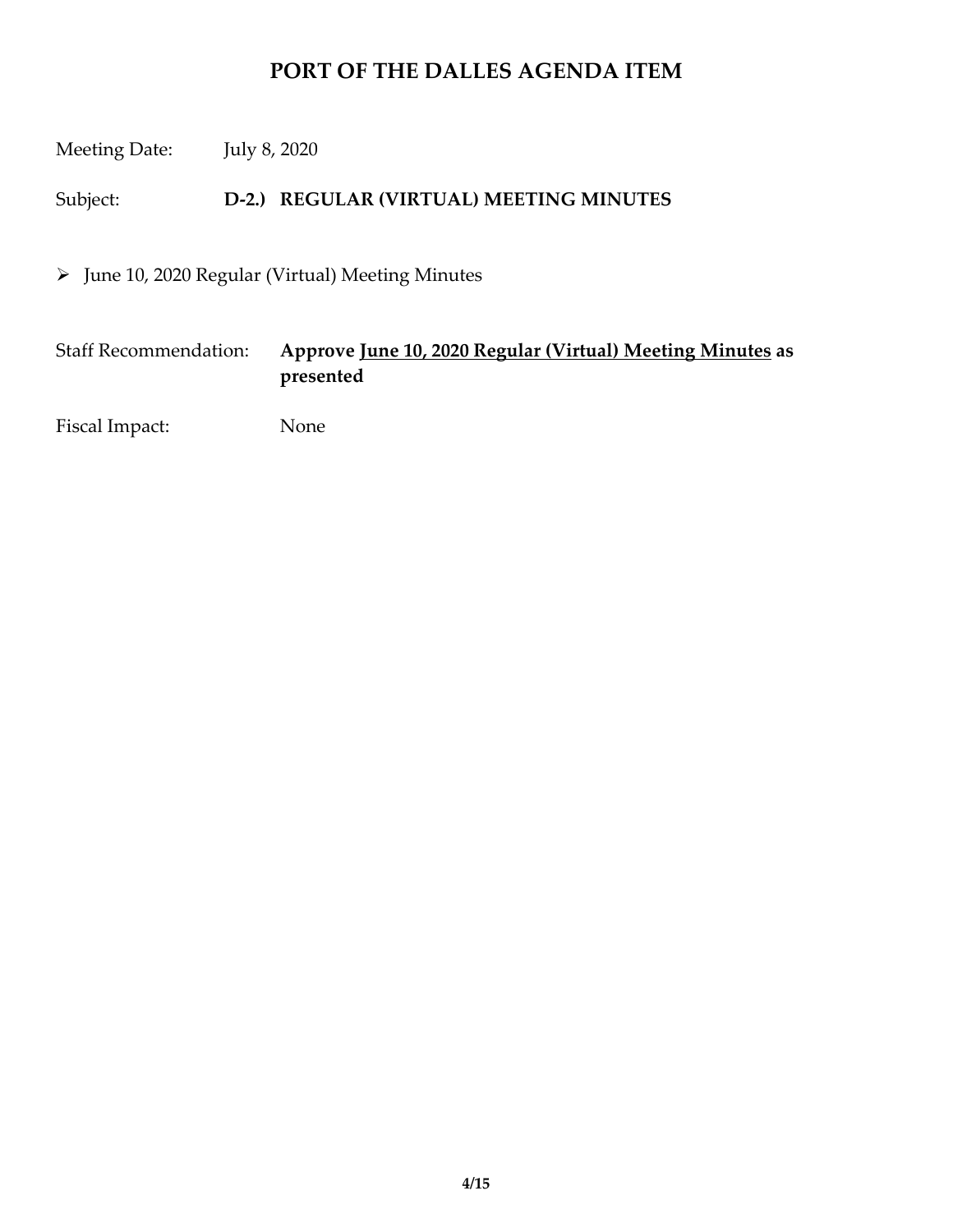### **PORT OF THE DALLES COMMISSION Regular "Virtual' Meeting Minutes**

#### **June 10, 2020**

The Regular 'Virtual' Meeting of the Port Commissioners was called to order by President Greg Weast at 7:00 p.m. \**The meeting was held via the video conferencing platform Zoom; attendees joined via computer or called in via telephone*

| <b>ROLL CALL-Jennifer Toepke</b> |                                                                                  |
|----------------------------------|----------------------------------------------------------------------------------|
| Commission:                      | Greg Weast, Mike Courtney, Staci Coburn, Robert Wallace, David Griffith          |
| Staff:                           | Andrea Klaas, Executive Director; Jennifer Toepke, Executive Assistant;          |
|                                  | Angie McNab, Bookkeeper; Bill Dick, Attorney                                     |
| Guests:                          | Jeff Renard, Commodore, The Dalles Yacht Club                                    |
| <b>PLEDGE OF ALLEGIANCE:</b>     | <b>Commissioner Weast</b>                                                        |
| <b>AGENDA ADDITION:</b>          | Action Item: Resolution No. 20-004 Opposing Proposed Revisions to the Management |
|                                  | Plan for the Columbia River Gorge National Scenic Area Policies for Urban Area   |
|                                  | <b>Boundary Revision</b>                                                         |

#### **OPEN PUBLIC BUDGET HEARING AT 7:03 P.M.**

#### **VISITOR BUSINESS:** None

**COMMUNITY PARTNER UPDATE:** Jeff Renard, Commodore, The Dalles Yacht Club, updated The Commission with a video tour of the renovations being done at the Yacht Club; said renovations were made possible by a loan/agreement with The Dalles Marina LLC. The renovations should be finished by July, and the Yacht Club plans to hold a  $4<sup>th</sup>$  of July Party to welcome the members and community to their revamped clubhouse. Commodore Renard also said that the gas pump is fully operational now and that the Yacht Club is very interested in looking into upgrading the fuel system, and hopes to have the support of Port of The Dalles, The Dalles Marina LLC, Oregon State Marina Board Grant(s), etc. Commodore Renard closed by inviting The Port Commission to hold their August 2020 Port Meeting at the Yacht Club.

#### **UPCOMING MEETINGS/EVENTS:** No comments or questions

#### **REPORTS:**

- 1. *Staff Report:* Stands as included in the meeting packet, plus ED Klaas noted that she has another meeting scheduled with Lisa Farquarhson from The Dalles Area Chamber of Commerce and Greg Price from the Small Business Development Center to discuss further the Business Mentorship Program.
- 2. *The Dalles Marina LLC Update:* Stands as included in the meeting packet, plus Commissioner Weast asked Owner/Operator Macnab the status of the Sea Scouts request for long term moorage – Macnab replied that their vessel is very large and she does not currently have a slip empty that is big enough for them, but she will look/think if there is any juggling that can be done to accommodate them.
- 3. *Committee Reports*
	- a) *Community Outreach Team, Executive Director Klaas:* Planning for a September 2020 trip to Washington D.C.; Dan Spatz is turning the scheduling over to EA Toepke. This is the last year that the group will be able to see Congressman Greg Walden while he is still in office. Contacts in Washington D.C. are not sure what to expect concerning appointments in September, currently there are no in-person meetings being held. The group also discussed the CRGC Draft Management Plan Update – the group is supportive that the UAB rewrite is not good – it should be taken out or set aside for this round.
	- b) *Wasco County Economic Development, Commissioner Courtney:* President Joan Silver decided to retire and has been replaced by Frank Kaye. ED Klaas and Angie Brewer, Wasco County Planning Director, made a presentation about the CRGC's UAB rewrite, the EDC was supportive of their position – letters will be submitted for public comment. A rep from Dufur is still needed. (Commissioner Wallace…) and the City of The Dalles needs to appoint someone to replace Matthew Klebes.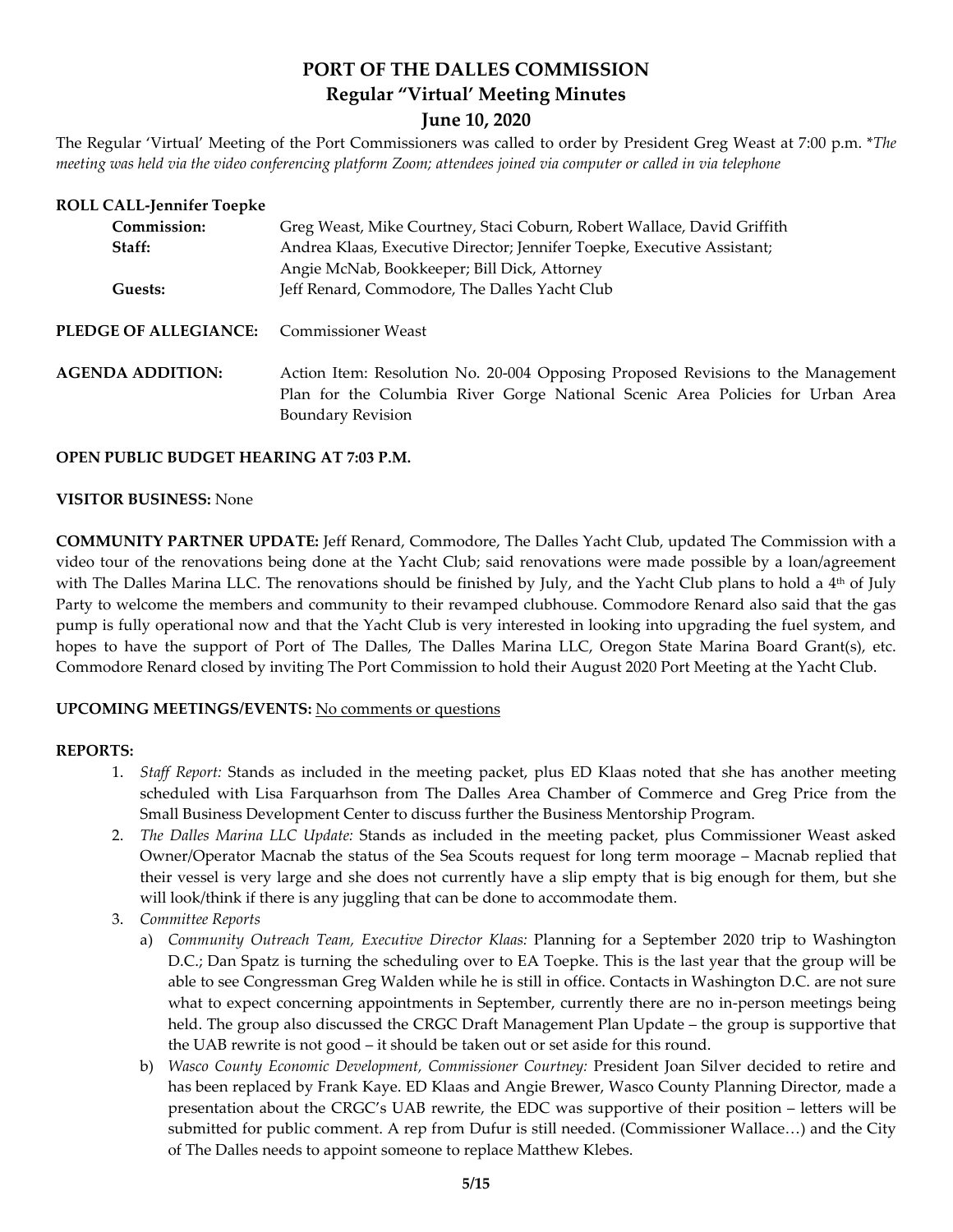- c) *Urban Renewal, Commissioner Coburn:* The main item was finalizing the DDA for Granada pending release of the punch list, it is complete. At least \$400,000 has been put back into the building, they did a great job!
- d) *Dufur, Commissioner Wallace:* After the 3-4 months quarantine in Dufur, everyone is easing up on the COVID restrictions, it's beginning to feel more like normal business as usual. Kramer's Market is open and they expanded. Cherry Season is well underway, so all the farmers are busy. Wasco County declared a drought on June 1, 2020. Also, the Fire Ban was effective on June 1st. We continue to work on the Safe Routes to School initiative – the Speed Limit of 65 mph is a serious issue. We are working with ODOT to put up signs. The big news is that finally the High Speed Fiber Line funding through the ESD that was hung up with the CRGC for the last 3.5 years, is available – so the needed poles are being erected.
- e) *Chamber of Commerce, Commissioner Griffith:* The Chamber is serving the community very well. They have received \$35,000 from Google for grants. Plus, the Business Mentorship Program as ED Klaas explained well already.

#### **CLOSED PUBLIC BUDGET HEARING AT 7:39 p.m.**

#### **ACTION ITEMS**

- **1. May 13, 2020 Regular (Virtual) Meeting Minutes** *were approved by consensus*
- **2. May 14, 2020 Budget Committee (Virtual) Meeting Minutes** *were approved by consensus*
- **3. May 2020 Financial Reports** *were approved by Consensus*
- **4. Resolution No. 20-003 Adopting FY 2020/2021 Budget** *was approved by M/M. Courtney S/D. Griffith, Motion Approved Unanimously*
- **5. Resolution No. 20-004 Opposing Proposed Revisions to the Management Plan for the Columbia River Gorge National Scenic Area Policies for Urban Area Boundary Revision** *was approved by M/M. Courtney S/S. Coburn, Motion Approved Unanimously*

(Summary given by ED Klaas reference the main issue's with the Urban Area Boundary Revisions as proposed.)

#### **COMMISSION CALL**

- 1. President, Commissioner Weast: Thanks to everyone for being tolerant with the Zoom led meetings!
- 2. Commissioner Courtney: Thanks to Staff. Reminder: Evaluation due of Executive Director Klaas
- *3.* Commissioner Griffith: Will check-in with Lisa at The Chamber to ask what grant money they have available to small businesses. (ED Klaas has a meeting scheduled with Lisa, so will ask on Commissioner Griffith's behalf.)
- 4. Commissioner Coburn: These are difficult days for the Agriculture Community due to COVID, support is needed to help stem problems that everyone is facing when people are not well-informed concerning precautions to take at work and home.
- 5. Commissioner Wallace: NWC PUD is offering small business assistance loans/grants should The Port consider doing the same? What is the status of the Work Plan? (ED Klaas replied that although The Commission did approve the Work Plan for FY 2020/2021 earlier this year – as she mentioned then, it is certainly possible to review & amend as necessary.)

#### **PUBLIC COMMENT OR QUESTIONS:** None

**THERE BEING NO FURTHER BUSINESS TO COME BEFORE THE PORT COMMISSION, the meeting adjourned at 8:02 p.m.**

\_\_\_\_\_\_\_\_\_\_\_\_\_\_\_\_\_\_\_\_\_\_\_\_\_\_\_\_\_\_\_\_\_\_ \_\_\_\_\_\_\_\_\_\_\_\_\_\_\_\_\_\_\_\_\_\_\_\_\_\_\_\_\_

#### **PORT OF THE DALLES: ATTEST: ATTEST:**

Board of Commissioners Board of Commissioners

DATE APPROVED: July 8, 2020 Prepared by: Jennifer Toepke, Executive Assistant

Greg Weast, President **Robert Wallace, Secretary**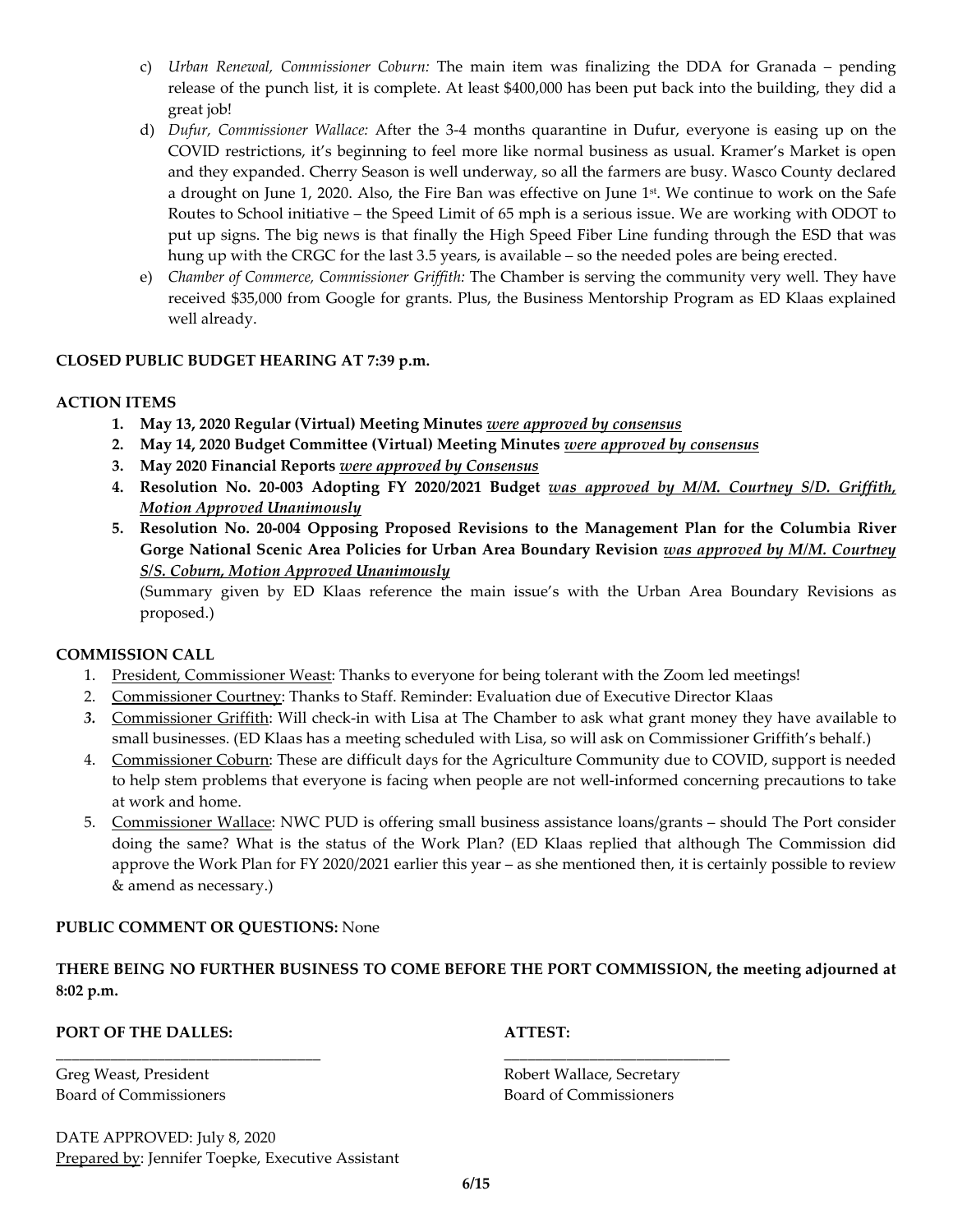Meeting Date: July 8, 2020

Subject: **D-3.) FINANCIAL REPORTS** 

WILL BE INCLUDED MONDAY, JULY 6, 2020

> June 2020 Financial Reports

**Local Government Investment Pool**  $\blacktriangleright$ 

**General Fund**  $\blacktriangleright$ 

**Port Development Fund**  $\blacktriangleright$ 

**Marina Fund**  $\blacktriangleright$ 

**Fiscal Impact** None

Staff Recommendation: **Approve June 2020 Financial Reports as presented**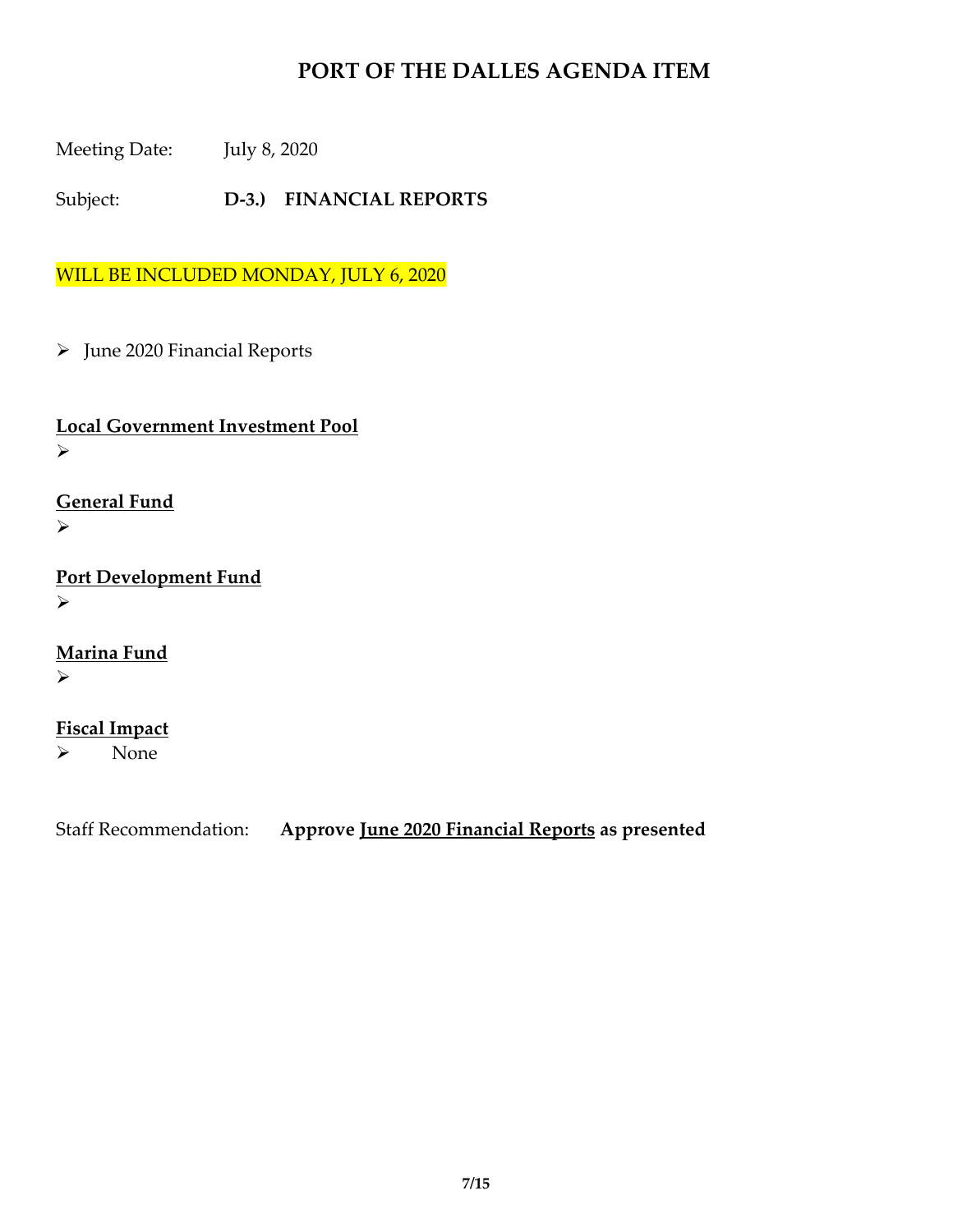Meeting Date: July 8, 2020

Subject: **F.) UPCOMING MEETINGS/EVENTS**

- **Thursday, July 9, 2020, 10:00 a.m Port Commissioner's Weast, Courtney, & Griffith to tour Columbia Gorge Regional Airport**
- $\triangleright$  Friday, July 10, 2020, 10:00 a.m. Executive Director Klaas on KODL Radio Coffee Break (Call-in)
- **Friday, July 10, 2020, 3:00 p.m. Columbia Gorge Community College Groundbreaking Ceremony**
- Monday, July 13, 2020, 10:00 a.m. Executive Director Klaas on KIHR Radio Spot (Call-in)
- **Friday, July 17, 2020, 10:00 a.m. Port Commissioner's Coburn & Wallace to tour Columbia Gorge Regional Airport**
- $\triangleright$  Tuesday, July 21, 2020, 9:00 a.m. Columbia River Gorge Commission Virtual Meeting
- Tuesday, July 28, 2020, 9:00 a.m. Columbia River Gorge Commission Executive Committee, White Salmon, Washington
- **Wednesday, August 12, 2020, 7:00 p.m. Port Commission Virtual Meeting**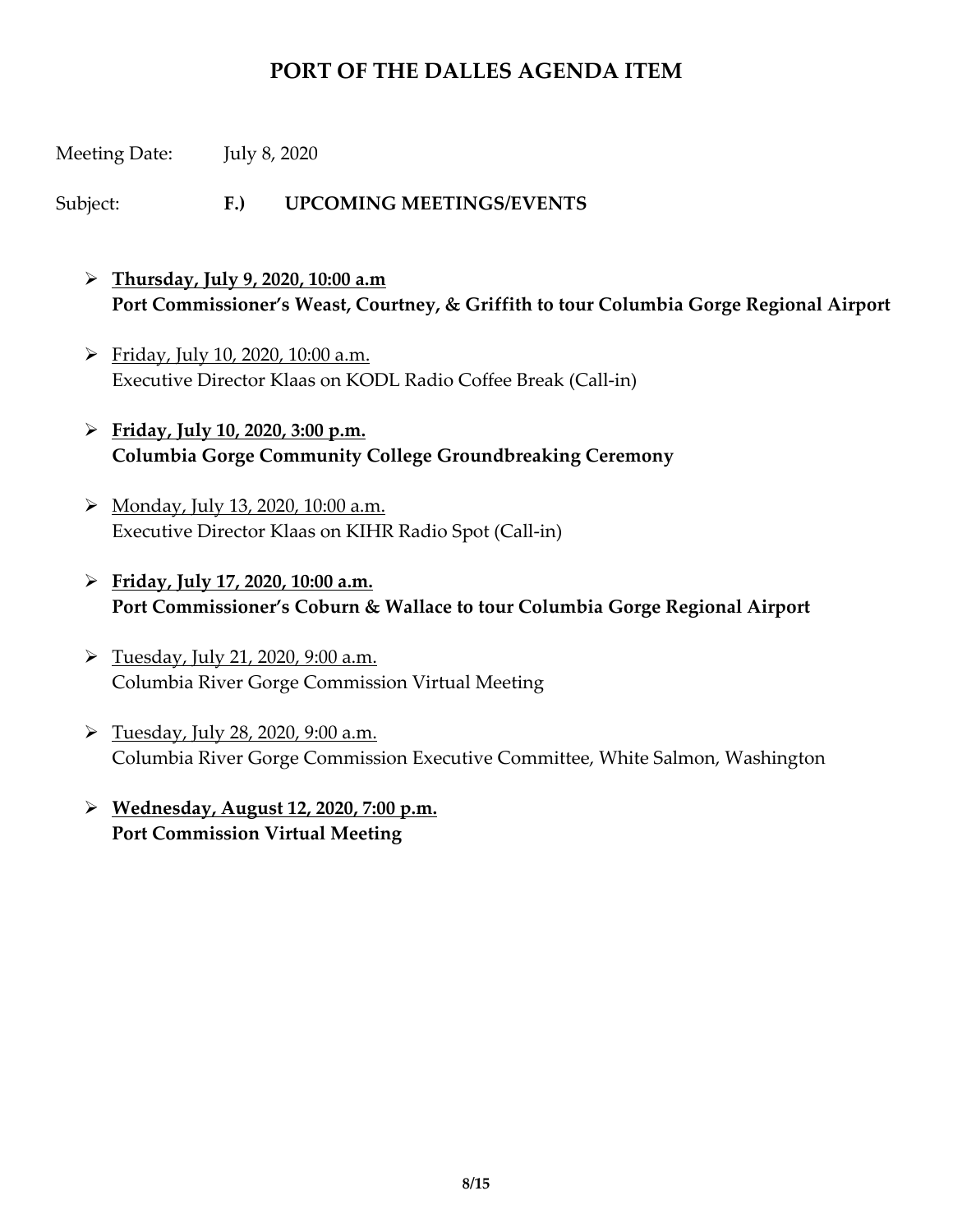Meeting Date: July 8, 2020

Subject: **G-1. STAFF REPORT**

#### **Riverfront Trail**

 $\triangleright$  The work continues, they have been seal-coating and paving near the Port Admin Office this week. This maintenance work is being paid for in part from the \$50,000.00 donation you made to the Riverfront Trail Committee and is being matched with funds from the City of The Dal-les, NWC PUD, and others.

#### **League of Oregon Cities COVID Updates**

- $\triangleright$  As of June 26, 2020, COVID cases in Oregon were up 40% from the previous week
- The Governor's office indicated that legislation was/is to be proposed/considered to protect businesses from lawsuits should someone catch C-19 in their business – so long as the business followed all of the State's guidelines

#### **Launch Ramp/Guest Moorage:**

- $\triangleright$  Jordan & Chelsa Landscaping did a Marina clean-up on June 29, 2020 focusing on the entrance, restrooms, launch ramp & parking lot fence. This work will be paid for out of MAP Grant funds from the Oregon State Marine Board.
- $\triangleright$  We have posted 'No Fireworks' signs in the Transient Guest Moorage and Launch Ramp. The Dalles Marina LLC is also posting signs.
- We have confirmation that we will be receiving funding from the Oregon State Marine Board for the MAP Grant again this year FY 2020-2021. These are matching funds that help us maintain the launch ramp, vehicle/trailer parking, and bathrooms.

#### **Community Outreach Team:**

- EA Toepke will be taking over the COT/WA-DC scheduling reins from Dan Spatz/CGCC for the September 2020 trip. Dan has handled this for the team for 12 years!!
- Wasco County Commissioner Scott Hege, Commissioner Weast, and ED Klaas, are planning to attend the September trip. This will be the last time that the group will be able to meet with Congressman Greg Walden while he is still in office.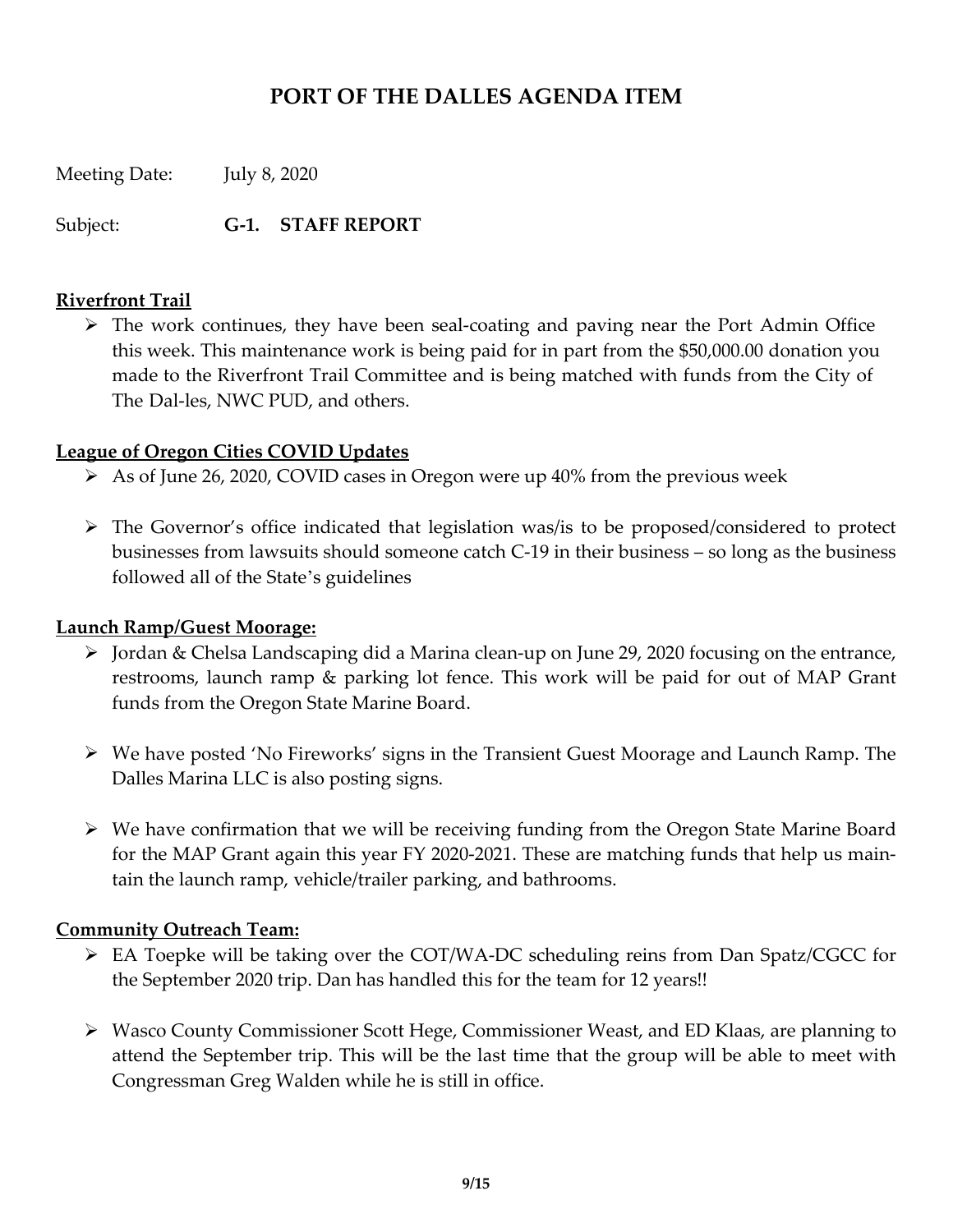#### **Buildable Lands Inventory:**

 The release of the City of The Dalles Buildable Lands Inventory report is being delayed. ED Klaas worked with Google to get the City of The Dalles information that would allow the consultants to remove the Google owned property from the "available land" inventory. This is happening and the report will be revised. The importance of this is that if the 240 acres of Google owned property was counted as "available," there would be no justification for the Urban Growth Boundary expansion and the community would be left with the 10ish acres that The Port owns, plus a few privately owned parcels for all future growth.

#### **Cruise Ships on the Columbia River**

 ED Klaas & EA Toepke continue to participate in discussions about bringing cruise ships back to The Dalles this summer. The meetings are to discuss how The Dalles, MCMC, and the cruise ships will work together if there are COVID cases on the vessel. There are still unanswered questions that MCMC will be working on with the cruise ship medical officer.

#### **Recreation Update**

 The Forest Service is still convening calls every other week as a way to keep everyone up to date on their reopening. Because communities are now opened at different levels it's becoming more difficult to provide a consistent message to people in the metro areas, other than "Your experience the Gorge is going to be very different from the last time you were here!"

#### **Business Mentorship**

 Greg Price & Rose Mays of the Small Business Development Center, Lisa Farquharson from The Dalles Area Chamber of Commerce, and ED Klaas Andrea, met virtually and talked about the Business Mentorship Program. Everyone is very excited about the possibilities of this concept. Greg Price is developing a program outline and working on some on-boarding webinars to train these volunteers. Commissioner Griffith's idea is getting some legs under it!

#### **General**

- $\triangleright$  The Port received 500 masks from the Maritime Administration/FEMA. The masks are white cotton, washable and reusable. If you know of a business that could use some please let us know.
- The Resource Assistance for Rural Resources for Rural Environments (RARE) application has been finalized and we will be interviewing candidates the 3rd week in July. Our RARE will be in the community for 6 months, from September 2020 through March 2021.
- $\triangleright$  We have several vehicles that continue to park for multiple days in the Port's Industrial Area. We continue to work with the City on these issues and may be adding "No Parking" signs along the roadways.
- We have received a safety grant from SDAO and are using those funds to install security cameras at the Port Admin Office, as well as at the Marina Launch Ramp & Restroom. These are wi-fi enabled so ED Klaas and EA Toepke can monitor what is happening.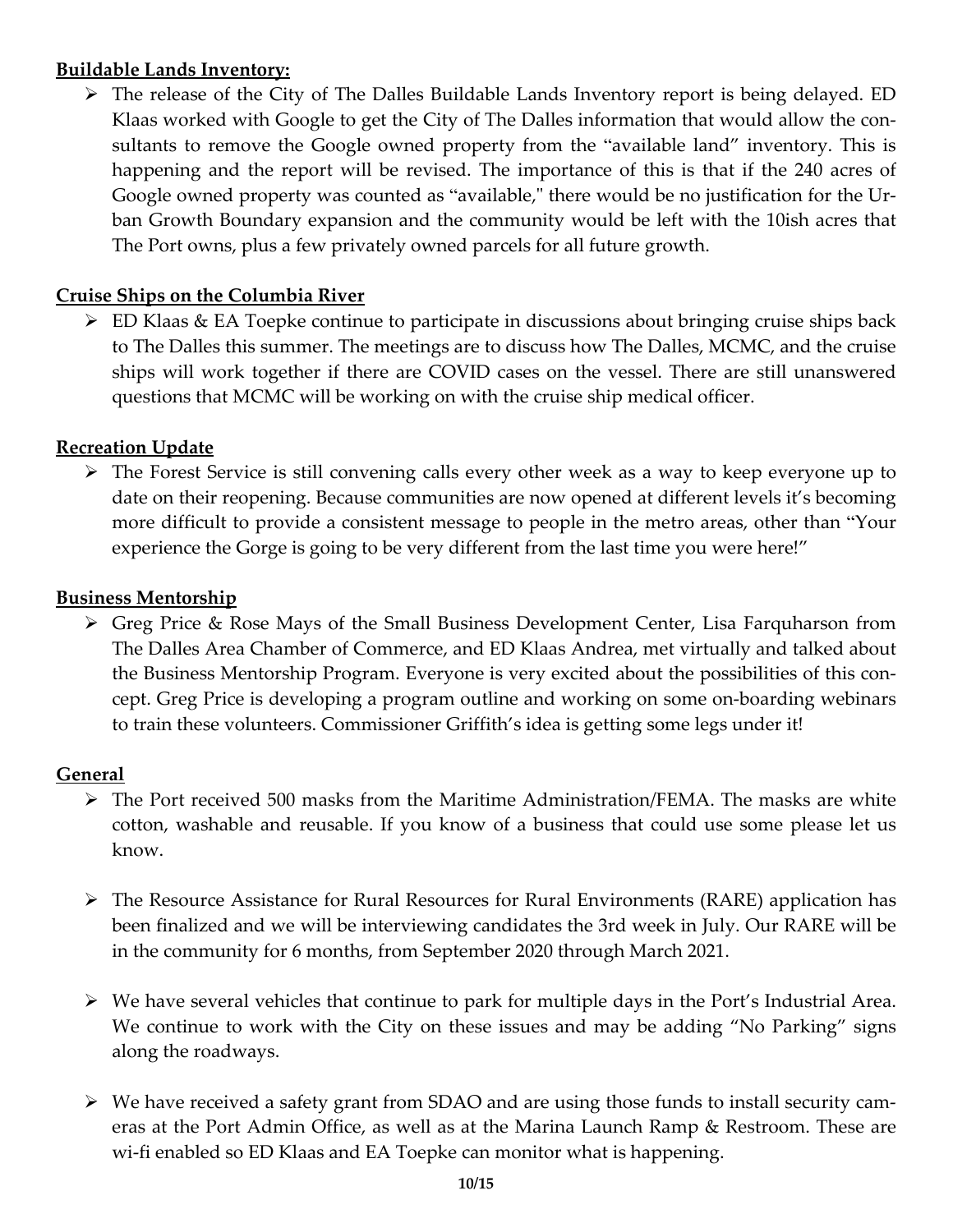- $\triangleright$  Most Port Area businesses that we have spoken with to inquire how COVID has affected their business, have indicated that it is more or less business as usual & some are even thriving.
- Lisa Farquharson from The Dalles Area Chamber of Commerce had put out a call for support for an Oregon Legislative Bill that would limit COVID liability exposure for small businesses, governments, schools, etc. The Port submitted a letter of support to our local legislators. That legislation was defeated in the Joint Committee even though a majority of House Members support some sort of liability protection.
- EA Toepke and ED Klaas met with Scott Baker from NWC Parks and Recreation just to get caught up on things at the Parks. The Klindt Cove Park still has some Tate Parks Funds available for playground equipment/picnic area and we wanted his input on where we should spend that money. He also mentioned that the swimming pool will be opening for both swim team and the general public.
- $\triangleright$  All of the pikeminnow fisherman have left. It was a very poor season this year due to the late start to the season because of COVID, high water, and cold-water runoff.
- $\triangleright$  EA Toepke and Commission Coburn met virtually to discuss updates to the monthly financial reports and possible changes to the Port's Internal Controls process. We will continue to work to make the financial reporting clear and concise.
- The Dalles Area Chamber of Commerce business grants will be \$1,000.00 each, first come first served, but focusing on those businesses that have not received any Federal or State assistance to date. 35 grants are available; this is funding that came from Google.
- The Port continues to receive a lot of inquiries if our Transient Guest Moorage & the RV dump Station are open – people are out & about traveling by river/land.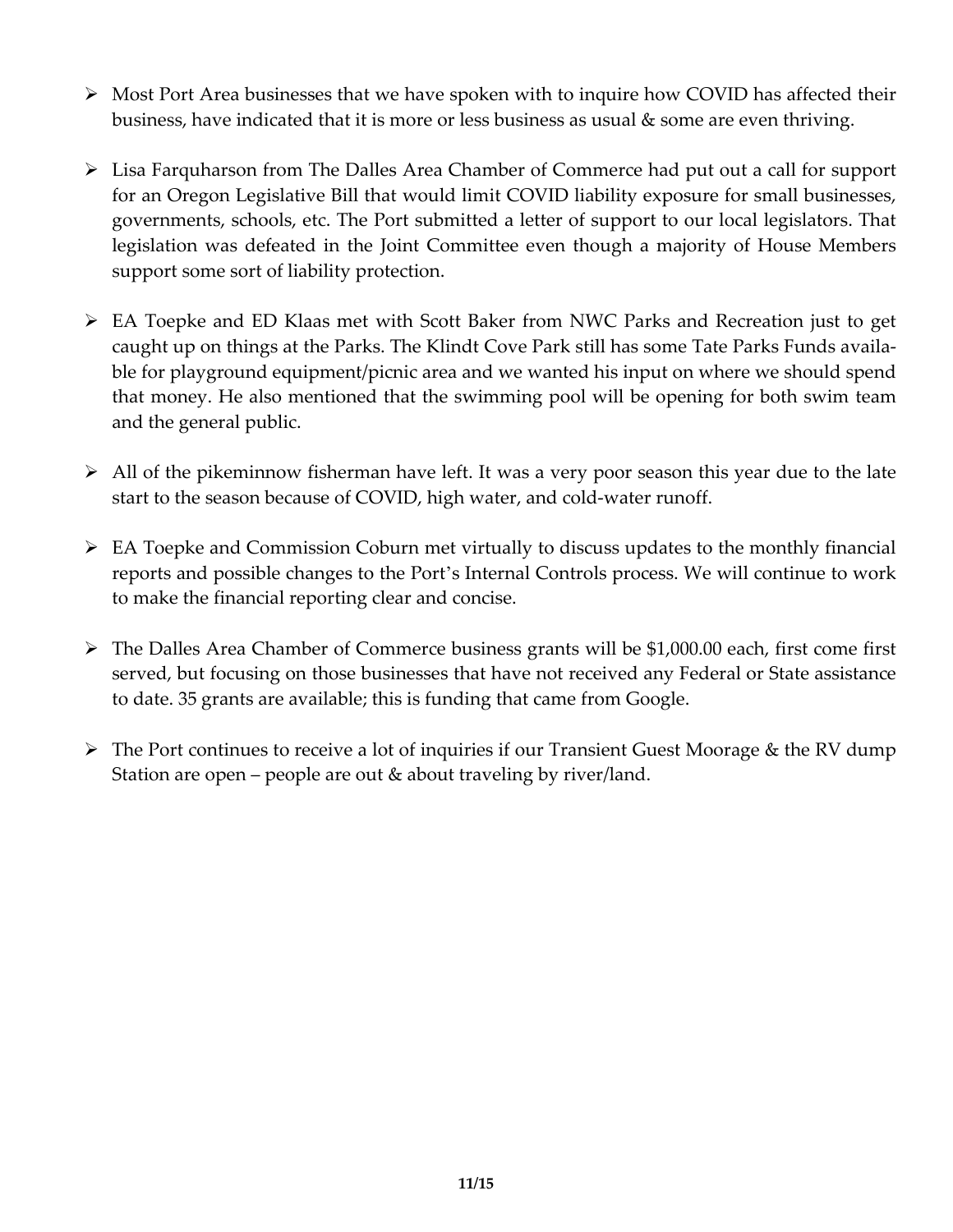Meeting Date: July 8, 2020

Subject: **G-2.) THE DALLES MARINA LLC, Q2/2020 REPORT** 

WILL BE INCLUDED MONDAY, JULY 6, 2020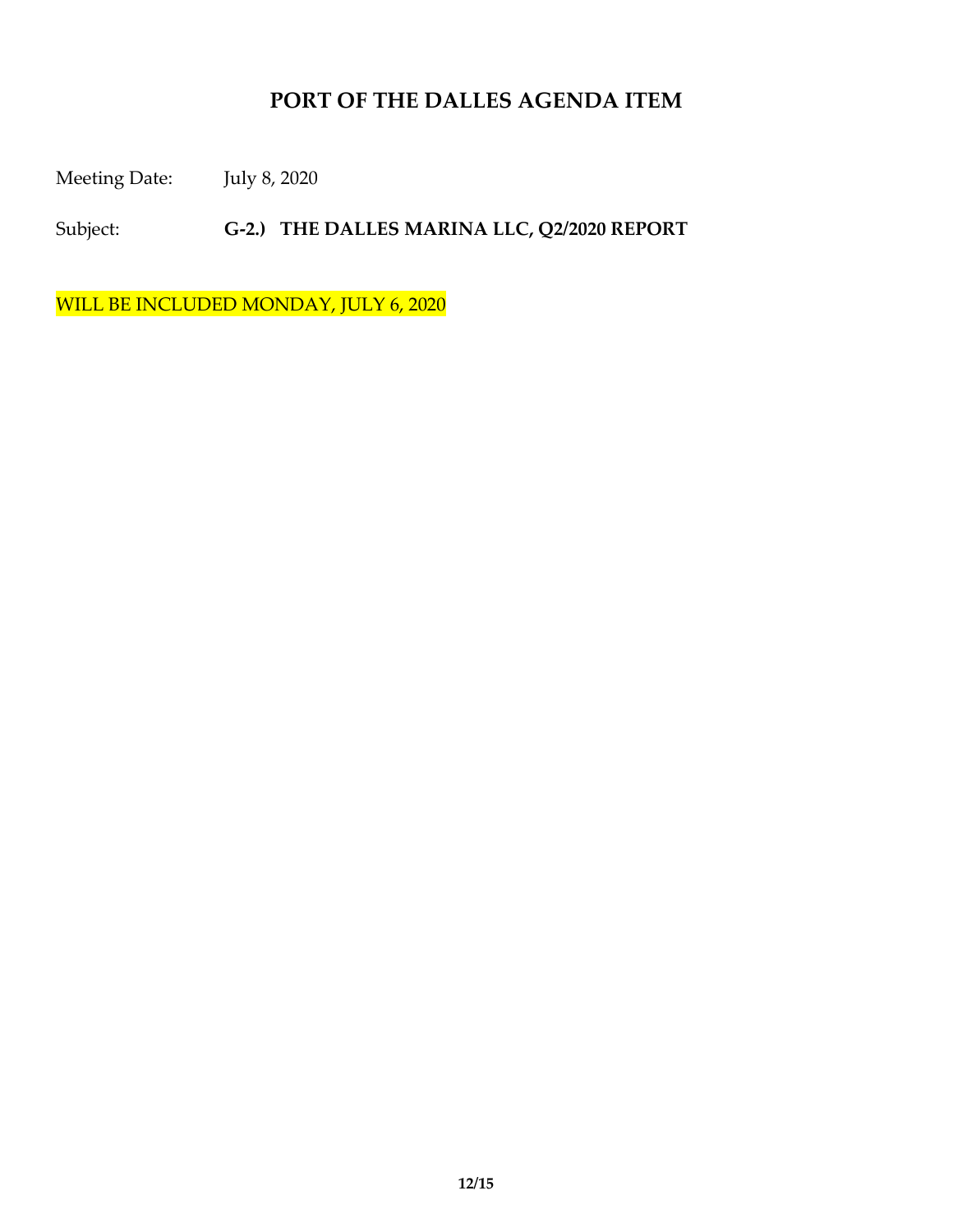Meeting Date: July 8, 2020

Subject: **G-3.) COLUMBIA RIVER GORGE COMMISSION REPORT**

On June 1, 2020 the Columbia River Gorge Commission (CRGC) released the Draft Columbia River Gorge National Scenic Area Management Plan update which opened up a 30 day public comment period. The '[Gorge](http://www.gorgecommission.org/management-plan/gorge2020/) 2020 Draft Management Plan' and Public Comments can be found here Gorge [2020](http://www.gorgecommission.org/management-plan/gorge2020/)

The Port and many other entities in the Gorge passed a resolution opposing the updates to the Urban Area Boundary section.

A jointly signed letter by the Port of The Dalles, Wasco County, City of The Dalles, and MCEDD was submitted to the Oregon Department of Land, Conservation, and Development outlining our concerns including the conflict that is being created between the Management Plan and the requirement that Oregon cities need to plan for 20 year growth.

A jointly signed letter by the Port of The Dalles, Wasco County, City of The Dalles, and MCEDD was submitted to Governor Kate Brown outlining our concerns with the update process and timing of approval of the management plan asked her to intervene and pause the update. This letter did result in several conversations in Salem but the Governor has not asked for the process to be paused.

On June 25, 2020 there was a CRGC public comment Zoom session, scheduled from 5:30-7:30p.m. ED Klaas had anticipated that comments would go to at least 9:00 p.m., instead, at 6:45 p.m. all comments had been made and the meeting was ended.

Mayor of The Dalles Rich Mays and ED Klaas met with Mike Mills, newly appointed Hood River County Columbia River Gorge Commissioner, replacing Bridget Bailey. Commissioner Mills has generational family ties to Oregon, his father owned the Mt. Hood Railroad; he currently lives in Parkdale. Commissioner Mills acknowledged that he has a steep learning curve right now, and is working his way through the 500-page DRAFT Management Plan. It was a good meeting and he seems sympathetic to our plight.

June 30, 2020 was the deadline for written public comment submissions. On the 30th, 55 new public comments were submitted and from what is posted on the CRGC website, there are over 100 public comments that staff now need to read through and summarize. Looking quickly through them, many are in support of our position… mainly that people actually live in the Gorge in the 13 Urban Areas and surrounding area. The original Scenic Act, and Senator Hatfield, acknowledged that the people and industry in the Gorge are part of what makes it unique and the Act itself made provisions for our continued existence.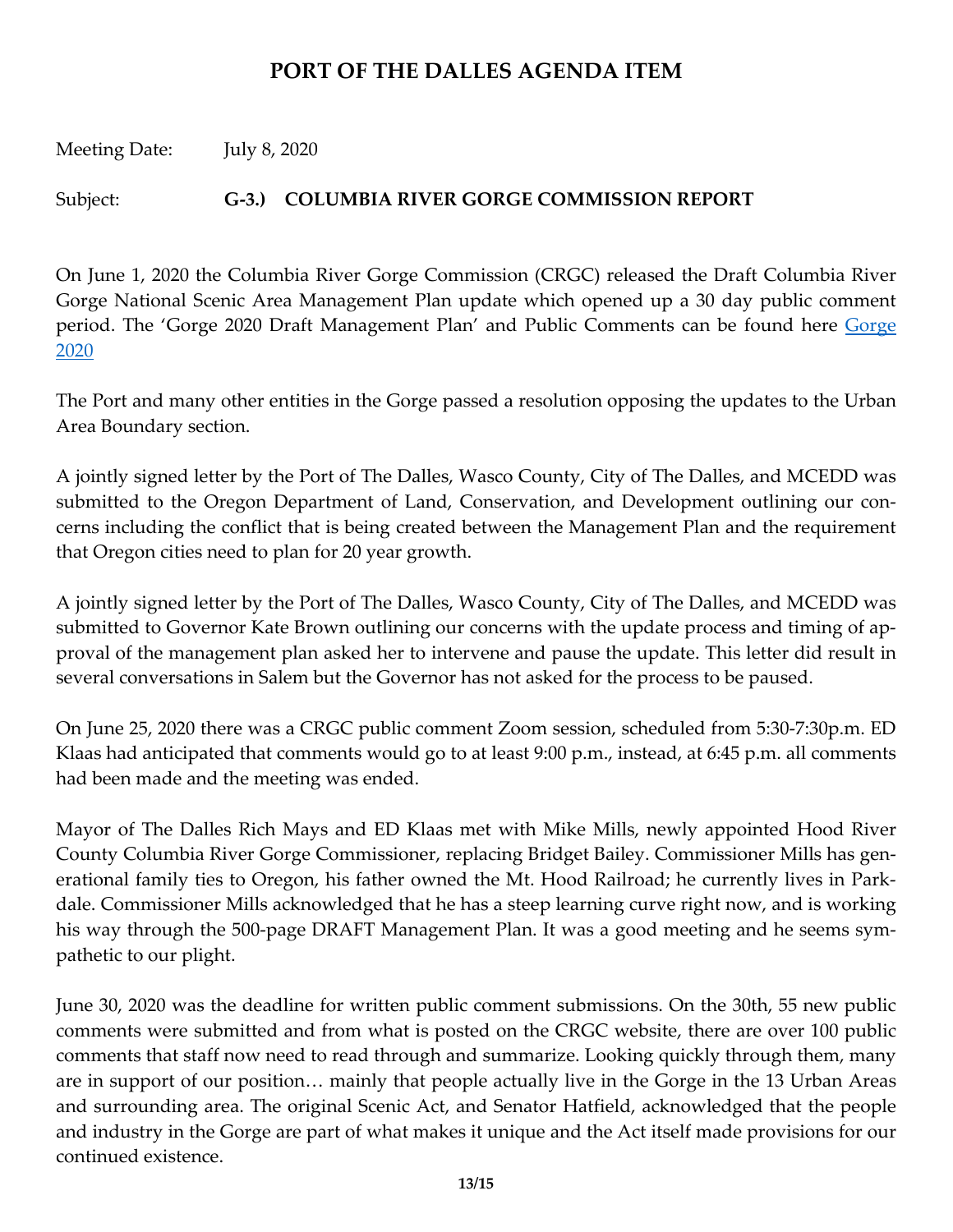Next steps for the CRGC Commissioners:

- $\triangleright$  By July 21, 2020 the CRGC Staff will have summarized all of the public comments
- $\triangleright$  By July 28, 2020 the CRGC will have submitted possible language changes to staff for review ("for consistency, not whether it is good policy")
- On August 4, 2020 CRGC will receive a packet with proposed language changes
- On August 11-12, 2020 the CRGC will hold a work session where they will discuss language changes. There will be NO staff report and NO public comment during these two days.
- On September 8, 2020 there is a regularly scheduled CRGC meeting where the Management Plan will be adopted (CRGC Staff is pushing to have the plan adopted in its entirety, not section by section).